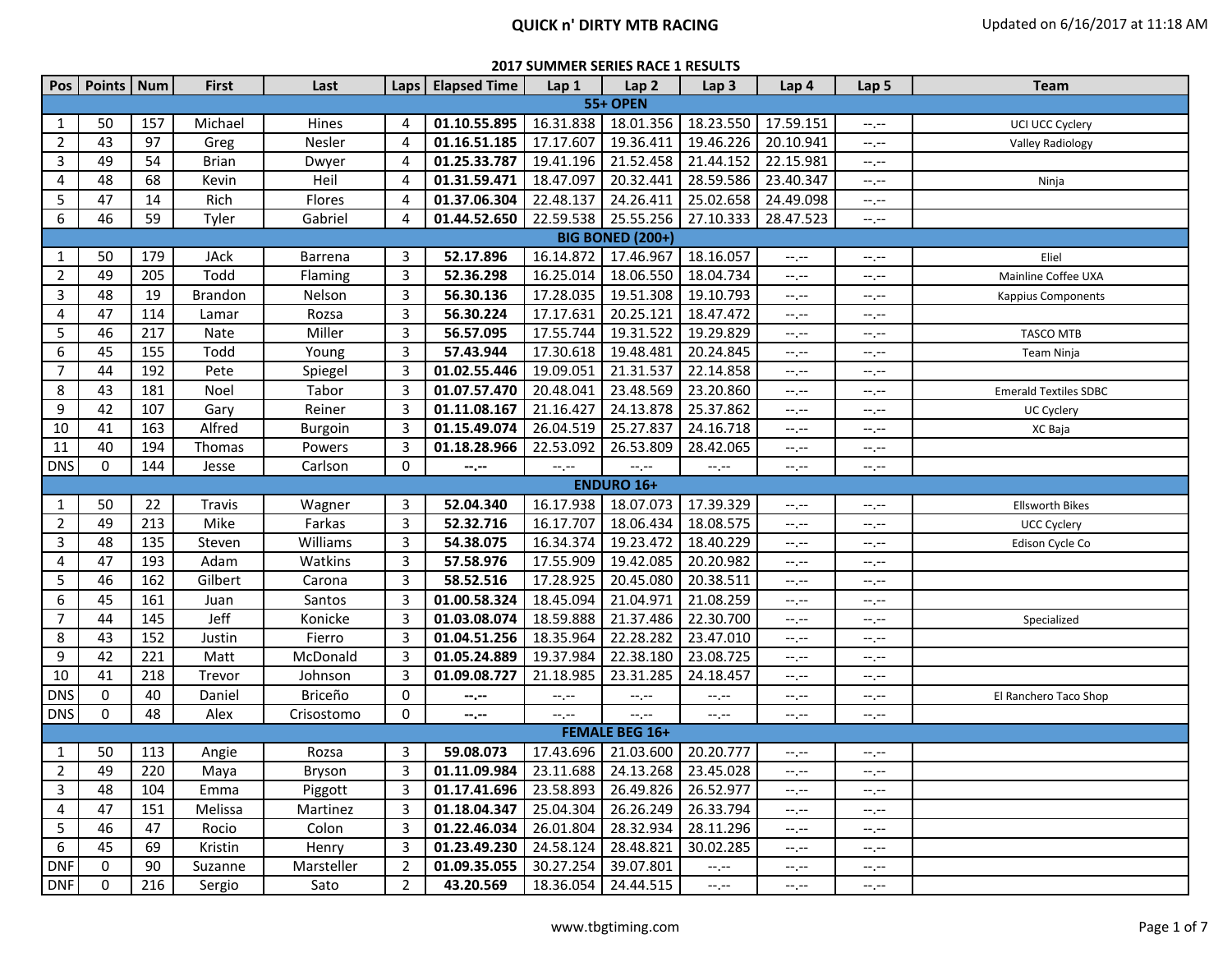| <b>2017 SUMMER SERIES RACE 1 RESULTS</b> |  |  |
|------------------------------------------|--|--|
|------------------------------------------|--|--|

|                | Pos   Points   Num    |     | <b>First</b> | Last      | Laps | <b>Elapsed Time</b> | Lap <sub>1</sub> | Lap <sub>2</sub>      | Lap <sub>3</sub> | Lap <sub>4</sub> | Lap 5            | <b>Team</b>                         |  |
|----------------|-----------------------|-----|--------------|-----------|------|---------------------|------------------|-----------------------|------------------|------------------|------------------|-------------------------------------|--|
|                | <b>FEMALE EXP 16+</b> |     |              |           |      |                     |                  |                       |                  |                  |                  |                                     |  |
|                | 50                    | 208 | Annabel      | Anderson  |      | 01.10.32.355        | 16.43.014        | 17.43.289             | 18.19.580        | 17.46.472        | $-1$ , $-1$      |                                     |  |
| $\overline{2}$ | 49                    | 128 | McKenzie     | Steiner   |      | 01.13.59.946        | 17.05.724        | 18.45.855             | 19.20.506        | 18.47.861        | $-1$ , $-1$      | Swamis Junior Development           |  |
| 3              | 48                    | 136 | Heather      | Wilson    |      | 01.15.03.171        | 18.20.171        | 19.17.530             | 19.27.006        | 17.58.464        | $-1 - 1 - 1 = 0$ | The Bike Shop Temecula              |  |
|                | 47                    | 21  | Monica       | Taylor    |      | 01.17.11.735        | 18.09.540        | 19.40.154             | 19.51.616        | 19.30.425        | $-1. -1$         | <b>UCC-JW Floors Racing</b>         |  |
| 5              | 46                    | 103 | Shelly       | Peppenani | 4    | 01.20.30.055        | 18.06.094        | 19.52.349             | 21.27.612        | 21.04.000        | $-1 - 1 - 1 = 0$ | Petal power                         |  |
| 6              | 45                    | 206 | Sarah        | Domurat   |      | 01.31.59.347        | 19.53.787        | 25.07.483             | 22.34.460        | 24.23.617        | $-1 - 1 - 1 = 0$ |                                     |  |
|                |                       |     |              |           |      |                     |                  | <b>FEMALE SPT 16+</b> |                  |                  |                  |                                     |  |
|                | 50                    | 60  | Julia        | Gibbons   | 3    | 57.01.747           | 17.43.896        | 19.58.799             | 19.19.052        | $-1 - 1 - 1 = 0$ | $-1. - -$        | <b>CCA MTB</b>                      |  |
| $\overline{2}$ | 49                    | 122 | Ana          | Silva     | 3    | 57.39.090           | 18.03.674        | 19.51.714             | 19.43.702        | $-1 - 1 - 1 = 0$ | $-1 - 1 - 1 = 0$ |                                     |  |
| 3              | 48                    | 174 | Shea         | McNanie   | 3    | 58.32.908           | 18.08.294        | 20.16.621             | 20.07.993        | $-1 - 1 - 1 = 0$ | $-1. -1$         | Halo Headbands                      |  |
| 4              | 47                    | 66  | Carrie       | Hammond   |      | 01.01.08.595        | 19.03.014        | 21.28.642             | 20.36.939        | $-1 - 1 - 1 = 0$ | $-1$ , $-1$      |                                     |  |
| 5              | 46                    | 27  | Melinda      | Johnson   |      | 01.01.39.989        | 20.32.104        | 20.41.259             | 20.26.626        | $-1$ , $-1$      | $-1 - 1 - 1 = 0$ | Eliel Factory Team-CAF Cycling Club |  |
| 6              | 45                    | 184 | Trina        | Psenicnik |      | 01.02.15.876        | 19.44.586        | 21.24.941             | 21.06.349        | $-1$ , $-1$      | $-1$ , $-1$      | Nytro Womens Racing Team            |  |
|                | 44                    | 196 | Jana         | Valesova  |      | 01.04.47.913        | 19.53.636        | 22.00.179             | 22.54.098        | $-1$ , $-1$      | $-1. - -$        |                                     |  |
| 8              | 43                    | 55  | Wendy        | Engelberg |      | 01.12.12.076        | 22.25.693        | 24.50.275             | 24.56.108        | $-1 - 1 - 1 = 0$ | $-1. - -$        | Girlz Gone Riding                   |  |
|                |                       |     |              |           |      |                     |                  | <b>MALE BEG 16-24</b> |                  |                  |                  |                                     |  |
|                | 50                    | 209 | Alex         | Eshoo     | 3    | 57.32.498           | 18.22.814        | 19.37.295             | 19.32.389        | $-1 - 1 - 1 = 0$ | $-1$ , $-1$      | Carmel Valley Composite             |  |
| $\overline{2}$ | 49                    | 167 | Roger        | ONeill    |      | 01.02.08.876        | 19.56.325        | 20.40.981             | 21.31.570        | $-1$ , $-1$      | $-1$ , $-1$      | <b>UCSD Cycling</b>                 |  |
| 3              | 48                    | 30  | Luke         | Kimball   |      | 01.03.54.352        | 20.15.975        | 21.16.412             | 22.21.965        | $-1 - 1 - 1 = 0$ | $-1$ , $-1$      |                                     |  |
| 4              | 47                    | 58  | Nathan       | Franklin  |      | 01.07.06.956        | 20.23.764        | 23.20.790             | 23.22.402        | $-1 - 1 - 1 = 0$ | $-1. - -$        |                                     |  |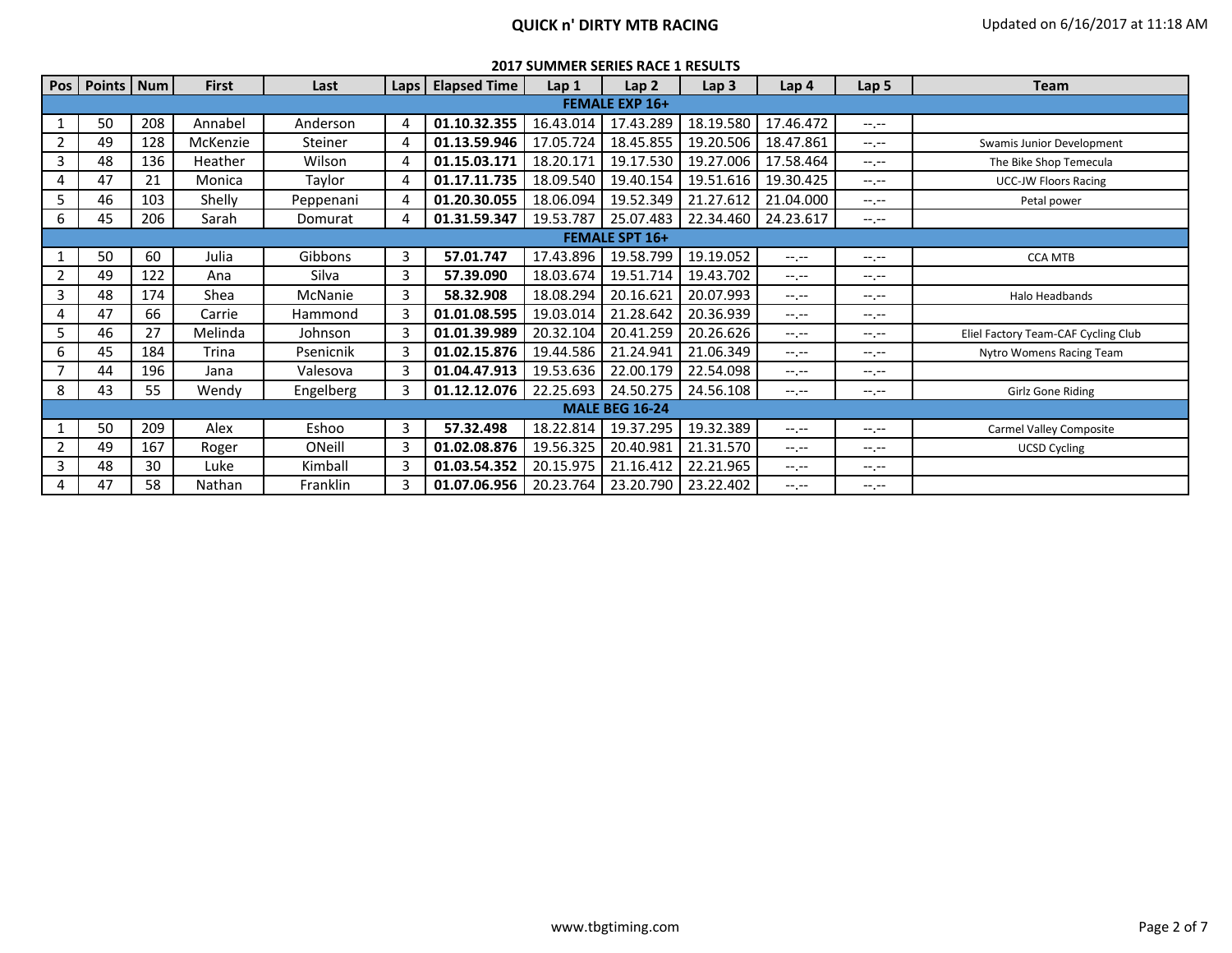# **QUICK n' DIRTY MTB RACING Updated on 6/16/2017 at 11:18 AM**

|            | Pos   Points   Num    |     | <b>First</b> | Last          | Laps | <b>Elapsed Time</b> | Lap <sub>1</sub> | Lap <sub>2</sub> | Lap <sub>3</sub> | Lap 4            | Lap 5            | <b>Team</b>                |  |  |
|------------|-----------------------|-----|--------------|---------------|------|---------------------|------------------|------------------|------------------|------------------|------------------|----------------------------|--|--|
|            | <b>MALE BEG 25-36</b> |     |              |               |      |                     |                  |                  |                  |                  |                  |                            |  |  |
|            | 50                    | 166 | Drew         | Ceccato       | 3    | 55.14.644           | 18.15.761        | 18.25.093        | 18.33.790        | $-1 - 1 - 1 = 0$ | $-1, -1$         | <b>SDBC</b>                |  |  |
| 2          | 49                    | 105 | Ivan         | Poplevko      | 3    | 56.57.796           | 18.31.587        | 19.27.109        | 18.59.100        | $-1 - 1 - 1 = 0$ | $-1, -1$         |                            |  |  |
| 3          | 48                    | 102 | Timothy      | OLeary        |      | 01.00.41.104        | 21.03.994        | 20.00.371        | 19.36.739        | $-1 - 1 - 1 = 0$ | $-1$ , $-1$      |                            |  |  |
| 4          | 47                    | 143 | Raymond      | Barre         |      | 01.03.05.335        | 19.33.864        | 21.26.949        | 22.04.522        | $-1 - 1 - 1 = 0$ | $-1$ , $-1$      | <b>RB Components</b>       |  |  |
| 5          | 46                    | 43  | Alejandro    | Castro        |      | 01.03.58.677        | 20.09.393        | 21.48.929        | 22.00.355        | $-1$ , $-1$      | $-1 - 1 - 1 = 0$ |                            |  |  |
| 6          | 45                    | 202 | Kyle         | Warmer        |      | 01.05.39.835        | 20.29.796        | 22.27.770        | 22.42.269        | $-1 - 1 - 1 = 0$ | $-1, -1$         |                            |  |  |
| 7          | 44                    | 142 | Robin        | Balouchin     |      | 01.08.11.404        | 23.41.894        | 26.24.042        | 18.05.468        | $-1$ , $-1$      | $-1. - -$        | <b>WD-40</b>               |  |  |
| 8          | 43                    | 266 | Jedidiah     | Rodriguez     |      | 01.09.26.906        | 22.04.676        | 23.59.460        | 23.22.770        | $-1 - 1 - 1 = 0$ | $-1$ , $-1$      | Fly Fluid Focus            |  |  |
| 9          | 42                    | 111 | Javier       | Rodriguez     |      | 01.10.15.924        | 22.02.753        | 24.29.858        | 23.43.313        | $-1 - 1 - 1 = 0$ | $-1 - 1 - 1 = 0$ |                            |  |  |
| 10         | 41                    | 176 | Juan         | Gonzalez      |      | 01.11.31.386        | 22.02.751        | 24.22.315        | 25.06.320        | $-1 - 1 - 1 = 0$ | $-1$ , $-1$      |                            |  |  |
| 11         | 40                    | 120 | Thomas       | Shallenberger |      | 01.12.39.833        | 22.02.327        | 25.33.357        | 25.04.149        | $-1 - 1 - 1 = 0$ | $-1$ , $-1$      |                            |  |  |
| 12         | 39                    | 80  | Joel         | Langston      |      | 01.13.03.816        | 22.39.346        | 24.52.831        | 25.31.639        | $-1$ , $-1$      | $-1$ , $-1$      |                            |  |  |
| 13         | 38                    | 35  | Andrew       | Bahena        |      | 01.14.16.394        | 24.01.119        | 25.30.275        | 24.45.000        | $-1 - 1 - 1 = 0$ | $-1$ , $-1$      |                            |  |  |
| 14         | 37                    | 41  | Travis       | <b>Brock</b>  |      | 01.17.13.235        | 22.37.457        | 26.18.517        | 28.17.261        | $-1 - 1 - 1 = 0$ | $-1, -1$         | Jax Cycles Murrieta CA     |  |  |
| 15         | 36                    | 119 | Ricardo      | Sevilla       |      | 01.19.03.994        | 24.32.005        | 26.34.710        | 27.57.279        | $-1 - 1 - 1 = 0$ | $-1$ , $-1$      | Sevilla Custom Fabrication |  |  |
| 16         | 35                    | 149 | Justin       | Dennis        |      | 01.21.47.842        | 32.15.245        | 24.06.160        | 25.26.437        | $-1$ , $-1$      | $-1. - -$        |                            |  |  |
| 17         | 34                    | 95  | Anthony      | Moore         |      | 01.21.51.546        | 24.49.605        | 28.30.793        | 28.31.148        | $-1$ , $-1$      | $-1$ , $-1$      | Edison Cycle Co            |  |  |
| 18         | 33                    | 63  | Santiago     | Granados Mann |      | 01.29.16.551        | 26.45.034        | 31.38.380        | 30.53.137        | $-1 - 1 - 1 = 0$ | $-1$ , $-1$      |                            |  |  |
| <b>DNF</b> | 0                     | 64  | Paul         | Greco         |      | 21.17.098           | 21.17.098        | $-1 - 1 - 1 = 0$ | $-1$ , $-1$      | $-1$ , $-1$      | $-1$ , $-1$      |                            |  |  |
| <b>DNF</b> | 0                     | 137 | Jeff         | Wolfe         |      | 32.07.686           | 32.07.686        | $-1$ , $-1$      | $-1.1 -$         | $-1, -1$         | $-1$ , $-1$      |                            |  |  |
| <b>DNS</b> | 0                     | 36  | Edgar        | Baltierrez    | 0    | $-2 - 2 - 1 = 0$    | $-1$ , $-1$      | $-1$ , $-1$      | $-1$ , $-1$      | $-1$ , $-1$      | $-1, -1$         |                            |  |  |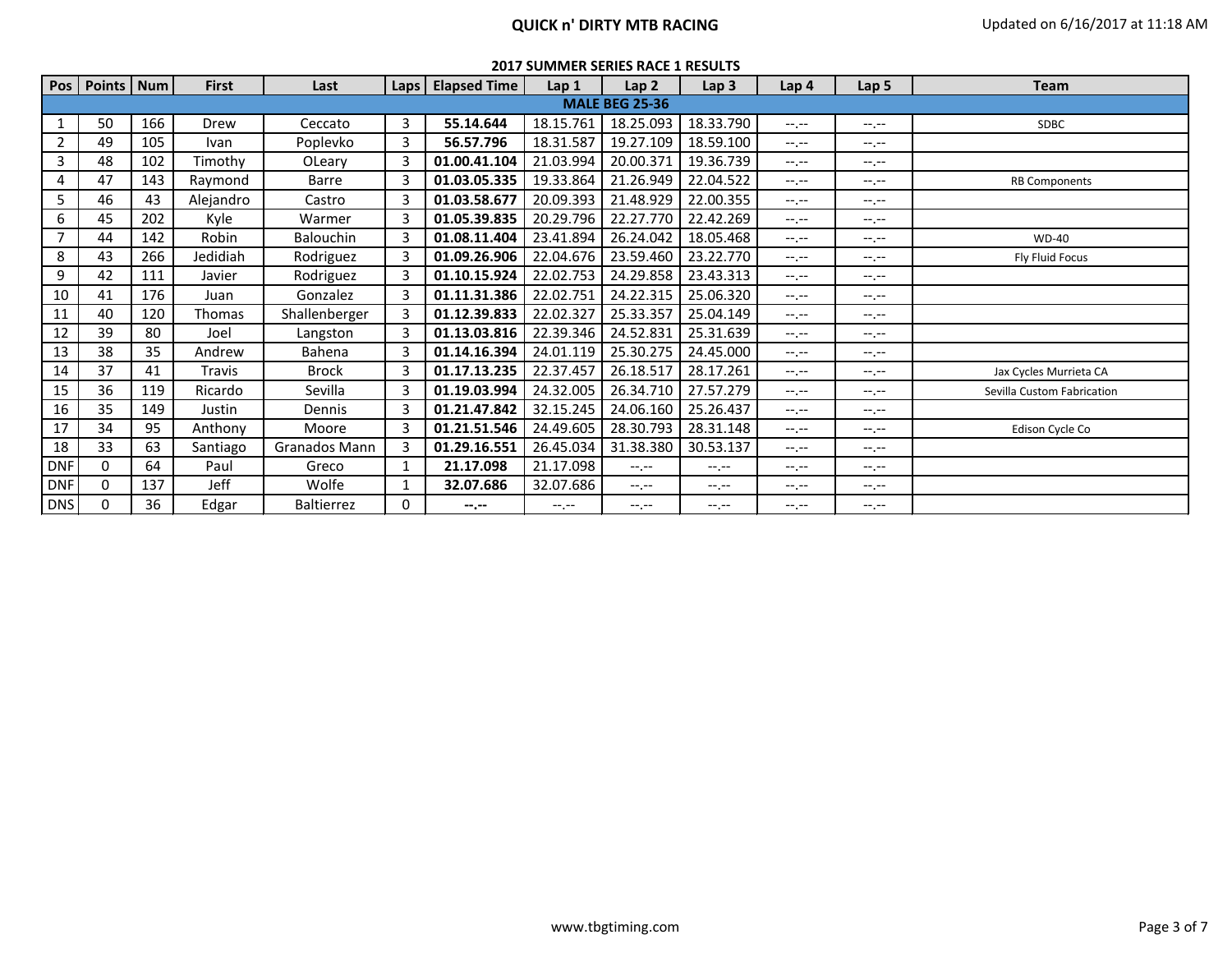# **QUICK n' DIRTY MTB RACING Updated on 6/16/2017 at 11:18 AM**

| Pos            | Points   Num |     | <b>First</b>     | Last          |                | Laps   Elapsed Time                              | Lap 1                       | Lap <sub>2</sub>            | Lap <sub>3</sub>            | Lap 4                             | Lap 5                                         | <b>Team</b>              |
|----------------|--------------|-----|------------------|---------------|----------------|--------------------------------------------------|-----------------------------|-----------------------------|-----------------------------|-----------------------------------|-----------------------------------------------|--------------------------|
|                |              |     |                  |               |                |                                                  |                             | <b>MALE BEG 37-48</b>       |                             |                                   |                                               |                          |
| 1              | 50           | 24  | Joseph           | de la Cruz    | 3              | 56.56.434                                        | 18.45.704                   | 19.14.428                   | 18.56.302                   | $-1, -1$                          | $-1, -1$                                      |                          |
| $\overline{2}$ | 49           | 25  | Gary             | Ginter        | 3              | 59.34.158                                        | 18.38.634                   | 20.27.772                   | 20.27.752                   | $-1, -1$                          | $-1, -1$                                      |                          |
| 3              | 48           | 131 | Shawn            | Tweedy        | 3              | 01.00.40.376                                     | 18.54.857                   | 20.47.881                   | 20.57.638                   | $-1, -1$                          | $-1, -1$                                      |                          |
| 4              | 47           | 13  | Mason            | Ferratt       | 3              | 01.02.09.367                                     | 20.02.286                   | 21.07.147                   | 20.59.934                   | $-1, -1$                          | $-1, -1$                                      |                          |
| 5              | 46           | 186 | Terry            | Ford          | 3              | 01.03.48.085                                     | 20.08.702                   | 22.05.852                   | 21.33.531                   | $-1, -1$                          | $-1, -1$                                      | G2 Bike                  |
| 6              | 45           | 88  | Rick             | Lombardi      | 3              | 01.05.06.794                                     | 20.04.676                   | 22.33.368                   | 22.28.750                   | $-1, -1$                          | $-1, -1$                                      | <b>TNR</b>               |
| $\overline{7}$ | 44           | 170 | Jeremiah         | Dean          | 3              | 01.05.11.078                                     | 20.52.908                   | 21.34.964                   | 22.43.206                   | $--, --$                          | $-1, -1$                                      | <b>Bike Vault</b>        |
| 8              | 43           | 17  | <b>MICHAEL</b>   | <b>MACARE</b> | 3              | 01.05.14.728                                     | 21.05.587                   | 21.50.528                   | 22.18.613                   | $--, --$                          | --.--                                         | <b>Bicycle Warehouse</b> |
| 9              | 42           | 82  | Jay              | Lee           | 3              | 01.05.43.726                                     | 20.32.855                   | 22.09.202                   | 23.01.669                   | $-1$                              | $-1, -1$                                      |                          |
| 10             | 41           | 156 | John             | Stenton       | 3              | 01.06.32.904                                     | 20.56.954                   | 23.12.890                   | 22.23.060                   | $-1, -1$                          | $-1, -1$                                      | Ninja                    |
| 11             | 40           | 200 | Sreven           | Tom           | 3              | 01.06.43.764                                     | 21.12.913                   | 23.06.991                   | 22.23.860                   | $-1, -1$                          | $-1, -1$                                      |                          |
| 12             | 39           | 158 | Mario            | Ibarra        | 3              | 01.06.44.138                                     | 20.28.815                   | 22.37.424                   | 23.37.899                   | $-1, -1$                          | $-1, -1$                                      | SDRP                     |
| 13             | 38           | 83  | Paul             | Lehmann       | 3              | 01.06.44.386                                     | 21.05.731                   | 22.50.796                   | 22.47.859                   | $-1, -1$                          | $-1, -1$                                      |                          |
| 14             | 37           | 180 | Joey             | Yates         | 3              | 01.09.41.023                                     | 20.39.404                   | 24.21.360                   | 24.40.259                   | $-1, -1$                          | $-1, -1$                                      |                          |
| 15             | 36           | 33  | Jeffrey          | Winckler      | 3              | 01.11.11.644                                     | 23.17.576                   | 24.30.855                   | 23.23.213                   | $-1$ , $-1$                       | $-1, -1$                                      |                          |
| 16             | 35           | 106 | <b>ANASTACIO</b> | QUINTO        | 3              | 01.13.55.564                                     | 23.46.806                   | 25.15.101                   | 24.53.657                   | $-1, -1$                          | $-1, -1$                                      |                          |
| 17             | 34           | 98  | Yohei            | Nishiguchi    | 3              | 01.15.54.507                                     | 24.02.172                   | 26.22.922                   | 25.29.413                   | $-1, -1$                          | --.--                                         |                          |
| 18             | 33           | 77  | Jesse            | Jordan        | 3              | 01.16.57.747                                     | 23.36.787                   | 28.00.254                   | 25.20.706                   | $-1, -1$                          | $-1, -1$                                      |                          |
| 19             | 32           | 121 | Kevin            | Sigler        | 3              | 01.20.55.796                                     | 24.14.884                   | 27.20.130                   | 29.20.782                   | $-1, -1$                          | $-1, -1$                                      |                          |
| 20             | 31           | 168 | John             | Lee           | 3              | 01.22.44.870                                     | 23.13.496                   | 25.41.436                   | 33.49.938                   | $-1$                              | $-1, -1$                                      | <b>Bike Vault</b>        |
| 21             | 30           | 160 | Reuben           | Felber        | 3              | 01.39.15.966                                     | 31.11.723                   | 33.52.312                   | 34.11.931                   | $-1, -1$                          | --.--                                         |                          |
| <b>DNS</b>     | $\mathbf 0$  | 18  | John             | Moatsos       | 0              | $-1, -1$                                         | $-1, -1$                    | $-1, -1$                    | $-1, -1$                    | $-1 - 1 - 1 = 0$                  | $\mathrel{\mathop:}=$ , $\mathrel{\mathop:}=$ |                          |
|                |              |     |                  |               |                |                                                  |                             | MALE BEG 49+                |                             |                                   |                                               |                          |
| 1              | 50           | 20  | Gerardo          | Sanchez       | 3              | 59.34.156                                        | 18.31.234                   | 20.39.100                   | 20.23.822                   | $-1, -1$                          | $-1, -1$                                      |                          |
| $\overline{2}$ | 49           | 141 | Fabian           | Srassini      | 3              | 01.00.20.312                                     | 19.56.157                   | 20.11.401                   | 20.12.754                   | $-1, -1$                          | $-1, -1$                                      | Psycle Paths             |
| 3              | 48           | 134 | Matt             | Wallace       | 3              | 01.01.11.276                                     | 19.09.835                   | 21.16.576                   | 20.44.865                   | $-1$                              | $--, --$                                      |                          |
| 4              | 47           | 109 | Doug             | Rierdan       | 3              | 01.01.16.369                                     | 19.34.037                   | 21.01.908                   | 20.40.424                   | $-1, -1$                          | $-1, -1$                                      |                          |
| 5              | 46           | 61  | Jeff             | Goldman       | 3              | 01.01.19.564                                     | 20.08.300                   | 20.31.244                   | 20.40.020                   | $-1, -1$                          | $-1, -1$                                      |                          |
| 6              | 45           | 138 | Rusty            | Zielinski     | 3              | 01.04.50.945                                     | 19.37.744                   | 21.49.811                   | 23.23.390                   | $-1, -1$                          | $-1 - 1 - 1 = 0$                              |                          |
| $\overline{7}$ | 44           | 87  | Steve            | Ling          | 3              | 01.05.02.676                                     | 20.32.286                   | 22.13.541                   | 22.16.849                   | $-1, -1$                          | $-1, -1$                                      |                          |
| 8              | 43           | 93  | John             | McManus       | 3              | 01.07.17.934                                     | 21.03.414                   | 22.57.841                   | 23.16.679                   | $-1, -1$                          | $-1, -1$                                      |                          |
| 9              | 42           | 132 | Ken              | Velarde       | 3              | 01.12.45.608                                     | 22.03.131                   | 24.49.421                   | 25.53.056                   | $-1, -1$                          | $-1, -1$                                      | Linked Cycling           |
| 10             | 41           | 39  | Chad             | Boudreau      | 3              | 01.14.37.835                                     | 22.32.631                   | 25.15.446                   | 26.49.758                   | $-1, -1$                          | --.--                                         |                          |
| 11             | 40           | 74  | David            | Jacobs        | 3              | 01.17.04.504                                     | 22.49.857                   | 26.35.449                   | 27.39.198                   | $-1, -1$                          | $-1, -1$                                      |                          |
| 12             | 39           | 112 | michael          | romero        | $\overline{3}$ | 01.35.03.460   29.53.454   32.16.612   32.53.394 |                             |                             |                             | --.--                             | $-1.77$                                       |                          |
|                |              |     |                  |               |                |                                                  |                             | <b>MALE EXP 16-24</b>       |                             |                                   |                                               |                          |
| 1              | 50           | 164 | Marco            | Burgoin       | 5              | 01.19.38.484                                     | 15.32.484                   | 15.46.872                   |                             | 16.04.160   14.54.968   17.20.000 |                                               | XC Baja                  |
| $\overline{2}$ | 49           | 178 | Jaron            | Cappos        | 5              | 01.20.07.707                                     | 15.38.057                   | 15.42.932                   | 16.03.329                   | 16.15.778 16.27.611               |                                               |                          |
| 3              | 48           | 85  | Seth             | Levy          | 5              | 01.23.04.168                                     | 15.37.747                   | 16.28.218                   | 16.46.132                   | 17.09.499                         | 17.02.572                                     | Haro MTB                 |
| 4              | 47           | 190 | Payton           | <b>Dugas</b>  | 5              | 01.32.32.000                                     | 23.29.126                   | 17.10.640                   | 16.56.229                   | 16.54.199                         | 18.01.806                                     | <b>Union Sports</b>      |
| <b>DNS</b>     | 0            | 100 | Javier           | Ochoa         | 0              | $-\text{-},\text{-}$                             | $\leftarrow$ , $\leftarrow$ | $\leftarrow$ , $\leftarrow$ | $\leftarrow$ , $\leftarrow$ | $-1$ , $-1$                       | $\leftarrow$ , $\leftarrow$                   | <b>Express Carriers</b>  |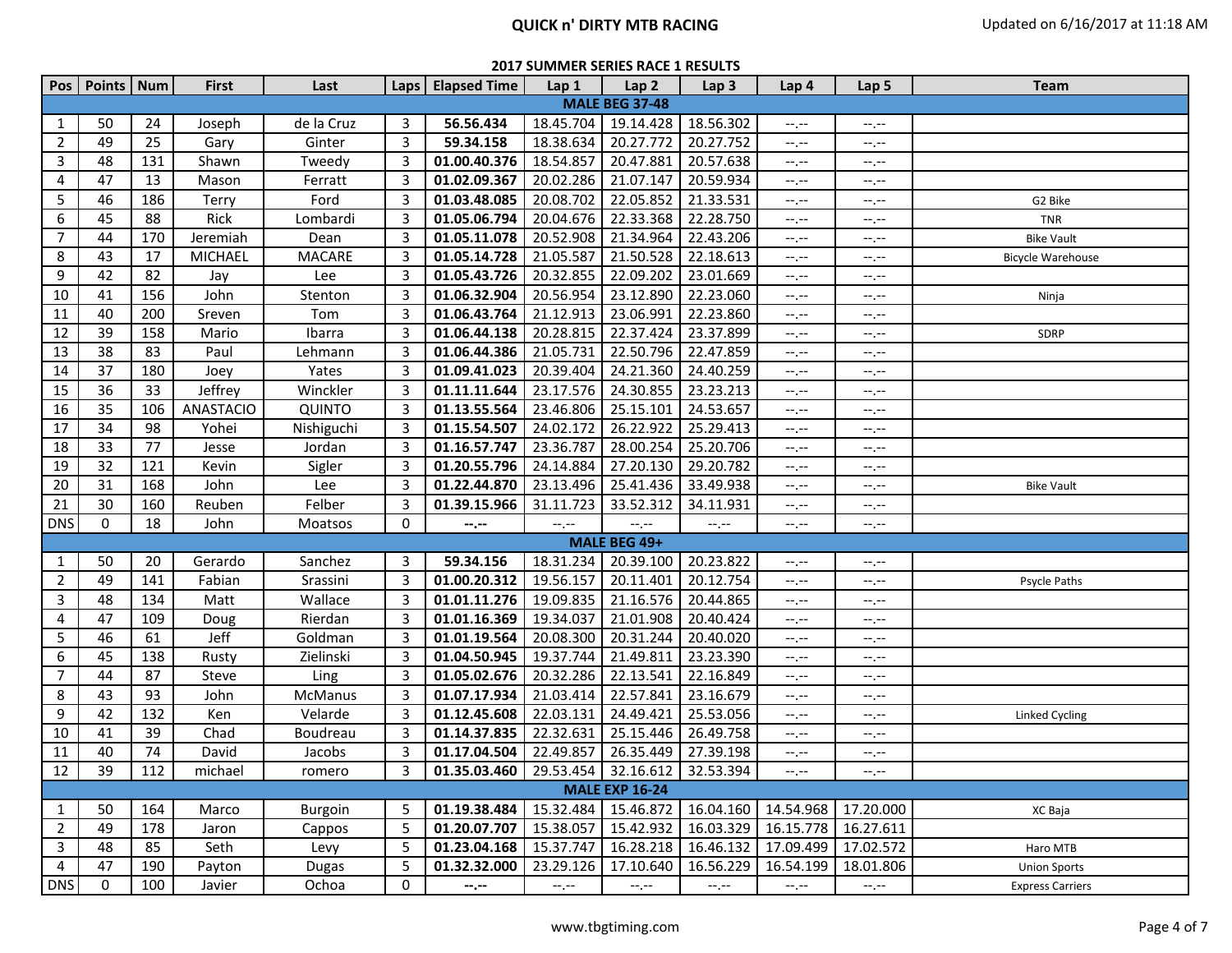| Pos            | Points   Num |     | <b>First</b> | Last            | Laps     | <b>Elapsed Time</b> | Lap 1       | Lap <sub>2</sub>      | Lap <sub>3</sub>            | Lap 4     | Lap 5     | Team                                 |
|----------------|--------------|-----|--------------|-----------------|----------|---------------------|-------------|-----------------------|-----------------------------|-----------|-----------|--------------------------------------|
|                |              |     |              |                 |          |                     |             | <b>MALE EXP 25-36</b> |                             |           |           |                                      |
| 1              | 50           | 173 | <b>Brian</b> | Scarborough     | 5        | 01.17.44.895        | 15.14.964   | 15.27.790             | 15.41.592                   | 15.37.071 | 15.43.478 | <b>Stone Haus Trek</b>               |
| 2              | 48           | 84  | Kevin        | Lentz           | 5        | 01.21.53.936        | 15.38.588   | 15.43.464             | 16.24.207                   | 16.45.937 | 17.21.740 | <b>TASCO MTB</b>                     |
| 3              | 47           | 99  | Craig        | Northway        | 5        | 01.22.49.074        | 15.38.758   | 16.26.435             | 16.46.404                   | 16.28.728 | 17.28.749 |                                      |
| 4              | 46           | 175 | Christopher  | <b>Besaw</b>    | 5        | 01.24.11.212        | 16.03.026   | 16.47.756             | 17.02.821                   | 17.25.654 | 16.51.955 |                                      |
| 5              | 45           | 32  | Jake         | Oswald          | 5        | 01.25.04.447        | 15.58.795   | 17.32.820             | 17.26.929                   | 17.00.926 | 17.04.977 |                                      |
| 6              | 44           | 62  | Derek        | Goodman         | 5        | 01.25.04.451        | 15.59.200   | 16.47.715             | 17.33.550                   | 17.39.409 | 17.04.577 | Ride Cyclery-Purly Dental            |
| $\overline{7}$ | 43           | 210 | Martin       | Adamczyk        | 5        | 01.26.47.575        | 16.31.406   | 17.08.780             | 17.19.963                   | 17.35.028 | 18.12.398 |                                      |
| <b>DNF</b>     | 0            | 195 | Kyle         | Doyle           | $\Delta$ | 01.20.09.304        | 18.26.356   | 20.11.148             | 20.21.190                   | 21.10.610 | $-1$      | <b>Better Buzz Racing</b>            |
|                |              |     |              |                 |          |                     |             | <b>MALE EXP 37-48</b> |                             |           |           |                                      |
| 1              | 49           | 49  | Ryan         | Dahl            | 5        | 01.19.46.432        | 15.32.825   | 15.46.866             | 16.04.226                   | 16.14.948 | 16.07.567 | <b>WEND Bike</b>                     |
| 2              | 50           | 123 | Noah         | Slack           | 5        | 01.23.03.863        | 16.21.808   | 16.29.406             | 16.50.380                   | 16.32.782 | 16.49.487 |                                      |
| 3              | 49           | 148 | John         | Garrison        | 5        | 01.23.07.685        | 16.16.868   | 16.34.750             | 16.49.229                   | 16.43.966 | 16.42.872 |                                      |
| 4              | 48           | 150 | Marc         | Engelhardt      | 5        | 01.24.15.407        | 16.03.004   | 16.47.512             | 17.02.729                   | 17.18.422 | 17.03.740 | <b>TASCO MTB</b>                     |
| 5              | 47           | 198 | Keith        | Hoefer          | 5        | 01.28.06.348        | 15.57.495   | 16.07.884             | 16.46.825                   | 17.48.900 | 21.25.244 | Spinergy                             |
| 6              | 46           | 187 | Jimi         | Salazar         | 5        | 01.29.24.757        | 16.26.366   | 17.13.018             | 17.19.482                   | 17.58.455 | 20.27.436 | Purely Dental Encinitas Ride Cyclery |
| $\overline{7}$ | 45           | 118 | Jonathan     | Sebat           | 4        | 01.11.19.304        | 16.55.564   | 17.22.721             | 18.28.527                   | 18.32.492 | $-1$      | <b>SKLZ-Swamis Cycling</b>           |
| <b>DNF</b>     | $\mathbf{0}$ | 147 | Ben          | Jones           | 1        | 16.03.098           | 16.03.098   | $--, --$              | --.--                       | --.--     | --.--     | Velo Hangar                          |
|                |              |     |              |                 |          |                     |             | MALE EXP 49+          |                             |           |           |                                      |
| 1              | 50           | 130 | Guy          | Sutton          | 5        | 01.20.23.076        | 15.38.079   | 15.44.056             | 16.22.794                   | 16.19.657 | 16.18.490 | CalCoast                             |
| 2              | 49           | 38  | Rick         | <b>Bienias</b>  | 5        | 01.20.58.504        | 15.33.321   | 15.46.778             | 16.25.481                   | 16.19.167 | 16.53.757 | <b>Black Mountain Bicycles</b>       |
| 3              | 48           | 57  | Greg         | Fenton          | 5        | 01.21.54.023        | 15.58.069   | 16.07.431             | 16.45.545                   | 16.25.972 | 16.37.006 | uccyclery J&W flooring               |
| 4              | 47           | 75  | Jeff         | Jacobson        | 5        | 01.23.07.940        | 16.03.926   | 16.27.290             | 17.09.963                   | 16.43.619 | 16.43.142 | UC Cyclery - JW Floors               |
| 5              | 46           | 197 | Greg         | Twitty          | 5        | 01.25.09.443        | 16.16.364   | 17.15.882             | 17.26.792                   | 17.00.086 | 17.10.319 | UC Cyclery                           |
| 6              | 45           | 45  | Rob          | Christman       | 5        | 01.26.06.099        | 16.35.246   | 17.05.020             | 17.19.188                   | 17.29.756 | 17.36.889 |                                      |
| $\overline{7}$ | 44           | 207 | Lee          | Crane           | 5        | 01.28.44.840        | 16.56.294   | 17.24.198             | 17.36.384                   | 18.15.222 | 18.32.742 | Swamis                               |
| 8              | 43           | 37  | Steven       | <b>Bates</b>    | 5        | 01.39.11.346        | 17.37.156   | 18.34.319             | 19.04.301                   | 21.34.272 | 22.21.298 |                                      |
|                |              |     |              |                 |          |                     |             | <b>MALE SPT 16-24</b> |                             |           |           |                                      |
| 1              | 50           | 127 | Dylan        | Spain           | Δ        | 01.07.34.120        | 16.30.524   | 16.48.243             | 17.25.770                   | 16.49.583 | $-1, -1$  | Temecula Valley Composite            |
| 2              | 49           | 146 | Ryan         | Nitzen          | 4        | 01.11.35.180        | 17.02.950   | 17.48.597             | 18.13.091                   | 18.30.542 | --.--     | <b>Union Sport</b>                   |
| 3              | 48           | 165 | Duncan       | Biggin          | 4        | 01.11.50.656        | 17.12.406   | 18.00.136             | 18.10.124                   | 18.27.990 | --.--     | <b>UC San Diego</b>                  |
| 4              | 47           | 215 | Matthew      | Maple           | 4        | 01.12.48.985        | 17.40.213   | 18.10.661             | 18.06.751                   | 18.51.360 | --.--     |                                      |
| 5              | 46           | 28  | Nico         | Johnson         | 4        | 01.12.49.564        | 16.49.838   | 18.13.618             | 19.17.150                   | 18.28.958 | $-1, -1$  | Torrey Pines High School             |
| 6              | 45           | 214 | Michael      | <b>Stichels</b> | 4        | 01.13.06.716        | 17.46.904   | 18.13.324             | 18.50.396                   | 18.16.092 | --.--     | Team Ninja                           |
| <b>DNS</b>     | 0            | 34  | Dillon       | Adams           | 0        | $-2 - 1$            | $-1$ . $-1$ | $--, --$              | $\leftarrow$ , $\leftarrow$ | $-1, -1$  | --.--     | <b>Adams Mobile Detail</b>           |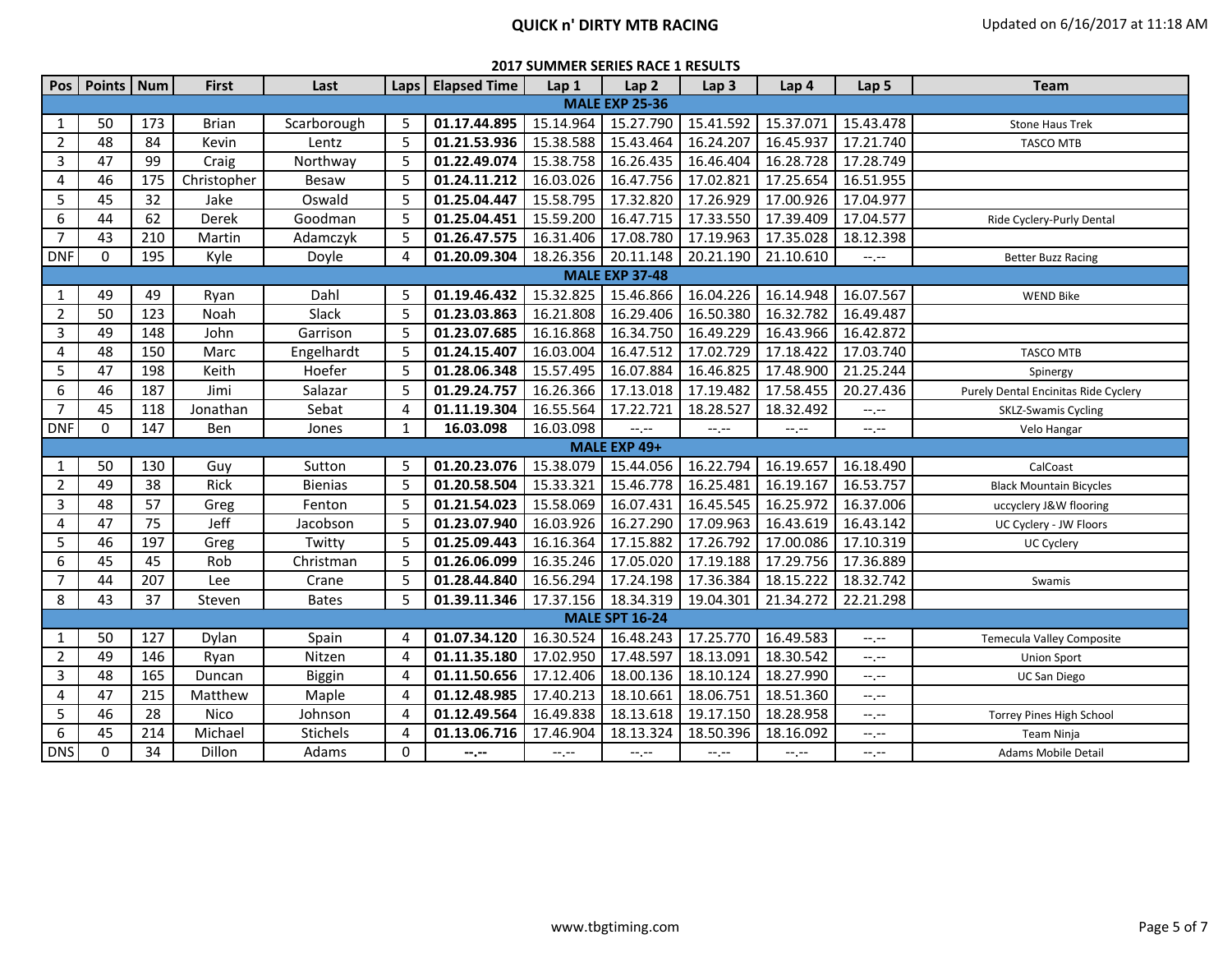# **QUICK n' DIRTY MTB RACING CONTACT ACTS** Updated on 6/16/2017 at 11:18 AM

| <b>2017 SUMMER SERIES RACE 1 RESULTS</b> |  |  |
|------------------------------------------|--|--|
|------------------------------------------|--|--|

| Pos            | Points   Num |     | <b>First</b> | Last          | Laps                  | <b>Elapsed Time</b> | Lap 1            | Lap <sub>2</sub>      | Lap <sub>3</sub> | Lap 4     | Lap 5            | <b>Team</b>                          |
|----------------|--------------|-----|--------------|---------------|-----------------------|---------------------|------------------|-----------------------|------------------|-----------|------------------|--------------------------------------|
|                |              |     |              |               |                       |                     |                  | <b>MALE SPT 25-36</b> |                  |           |                  |                                      |
| 1              | 50           | 140 | Michael      | Camp          | 4                     | 01.07.34.437        | 16.30.940        | 16.49.139             | 17.25.113        | 16.49.245 | $-1, -1$         | Drive Real Estate                    |
| $\overline{2}$ | 49           | 189 | German       | Veruzco       | $\boldsymbol{\Delta}$ | 01.09.52.805        | 16.49.734        | 17.31.631             | 17.51.645        | 17.39.795 | --.--            | Solar Turbines Gorilas               |
| 3              | 48           | 219 | Dan          | Chown         | $\overline{4}$        | 01.10.52.664        | 17.02.347        | 17.48.447             | 18.13.600        | 17.48.270 | $--, --$         |                                      |
| 4              | 47           | 56  | Rolando      | Felizola      | $\overline{4}$        | 01.11.50.576        | 17.23.239        | 18.02.506             | 18.16.567        | 18.08.264 | $-1, -1$         |                                      |
| 5              | 46           | 108 | Trevor       | Reis          | $\overline{4}$        | 01.14.22.876        | 18.05.155        | 18.45.724             | 18.55.820        | 18.36.177 | $-1, -1$         | Maxima Bike                          |
| 6              | 45           | 92  | jake         | mclaughlin    | $\overline{4}$        | 01.14.42.750        | 17.55.654        | 18.54.820             | 18.56.633        | 18.55.643 | $--, --$         | Velo Hangar                          |
| $\overline{7}$ | 44           | 44  | <b>DANNY</b> | <b>CATENA</b> | 4                     | 01.14.50.366        | 17.13.568        | 18.20.060             | 19.53.799        | 19.22.939 | $--, --$         | VOZ Cycling                          |
| 8              | 43           | 53  | Martin       | Downer        | 4                     | 01.15.26.224        | 17.37.887        | 18.56.739             | 19.11.739        | 19.39.859 | $-1, -1$         | Substance - TheBikeShop - Cannondale |
| 9              | 42           | 11  | Isaac        | Custer        | 4                     | 01.17.34.038        | 18.06.665        | 19.02.157             | 20.09.997        | 20.15.219 | $-1, -1$         |                                      |
| 10             | 41           | 15  | Ronan        | Harvey        | $\overline{4}$        | 01.21.50.676        | 19.28.606        | 20.13.901             | 20.42.592        | 21.25.577 | $-1$             | Thekingsheadtattoo                   |
| 11             | 40           | 101 | Advait       | Ogale         | 4                     | 01.23.35.016        | 19.38.363        | 20.56.843             | 21.35.910        | 21.23.900 | $-1, -1$         |                                      |
| <b>DNS</b>     | $\mathbf 0$  | 42  | Sean         | Carter        | 0                     | --.--               | $-1 - 1 - 1 = 0$ | $-1$                  | $--, --$         | --.--     | --.--            |                                      |
|                |              |     |              |               |                       |                     |                  | <b>MALE SPT 37-48</b> |                  |           |                  |                                      |
| 1              | 50           | 79  | Ed           | Kulbis        | 4                     | 01.07.33.336        | 16.30.710        | 16.48.715             | 17.25.358        | 16.48.553 | $-1$ .           | Celo Pacific                         |
| $\overline{2}$ | 49           | 169 | Eddie        | Zimmerman     | 4                     | 01.07.34.010        | 16.30.810        | 16.48.700             | 17.25.500        | 16.49.000 | $-1$ , $-1$      | Veloz                                |
| 3              | 48           | 52  | Robert       | DeMaio        | 4                     | 01.07.35.996        | 16.31.232        | 16.48.357             | 17.25.816        | 16.50.591 | $--, --$         | Fitness Zone-NorthoftheBorder        |
| 4              | 47           | 91  | Kermit       | McGovern      | 4                     | 01.10.03.977        | 17.03.332        | 17.17.313             | 17.51.701        | 17.51.631 | $-1, -1$         | Celo Pacific                         |
| 5              | 46           | 177 | Eric         | Herrerra      | 4                     | 01.10.47.478        | 17.02.288        | 17.48.615             | 18.14.375        | 17.42.200 | $-1, -1$         |                                      |
| 6              | 45           | 72  | Scott        | Holland       | 4                     | 01.13.06.154        | 17.13.296        | 18.11.880             | 18.32.208        | 19.08.770 | $-1, -1$         | North of the Border                  |
| 7              | 44           | 171 | Seth         | Watson        | 4                     | 01.15.28.337        | 18.03.897        | 18.52.688             | 19.17.695        | 19.14.057 | --,--            | Purely Dental Encinitas Ride Cyclery |
| 8              | 43           | 86  | Jason        | Liebe         | 4                     | 01.15.38.663        | 18.07.707        | 18.37.727             | 19.09.880        | 19.43.349 | $-1, -1$         | <b>Team Dirtbag</b>                  |
| $9\,$          | 42           | 153 | Gilberto     | Cervantes     | 4                     | 01.17.22.314        | 18.03.717        | 19.09.443             | 20.15.367        | 19.53.787 | $--, --$         | XC Baja                              |
| 10             | 41           | 204 | James        | Brown         | 4                     | 01.18.50.775        | 18.43.907        | 19.57.289             | 19.51.953        | 20.17.626 | $-1, -1$         | Covotes Tri Club                     |
| 11             | 40           | 133 | Miki         | Vuckovich     | 4                     | 01.34.07.623        | 21.18.305        | 23.16.816             | 25.59.154        | 23.33.348 | $--, --$         | SDBC-Emerald Textiles p-b UC Cyclery |
| 12             | 39           | 115 | Wesley       | Scott         | 4                     | 01.36.04.934        | 29.48.596        | 24.05.812             | 20.54.195        | 21.16.331 | $-1, -1$         |                                      |
|                |              |     |              |               |                       |                     |                  | MALE SPT 49+          |                  |           |                  |                                      |
| 1              | 50           | 116 | shannon      | scott         | 4                     | 01.11.45.775        | 17.13.390        | 18.01.386             | 18.31.210        | 17.59.789 | --,--            | CAL COAST BICYCLES                   |
| $\overline{2}$ | 49           | 23  | Robert       | Bingham       | 4                     | 01.12.52.764        | 18.04.458        | 17.57.129             | 18.14.924        | 18.36.253 | $-1 - 1 - 1 = 0$ | Rapha Racing                         |
| 3              | 48           | 154 | Jim          | Rasmussen     | 4                     | 01.13.08.648        | 17.47.320        | 18.13.185             | 18.44.860        | 18.23.283 | $-1, -1$         |                                      |
| 4              | 47           | 71  | Don          | Hohimer       | 4                     | 01.13.12.726        | 17.43.906        | 18.16.886             | 18.45.602        | 18.26.332 | $-1$ , $-1$      | Steele Canyon High School Cycle Club |
| 5              | 46           | 159 | Scott        | Monfort       | 4                     | 01.13.33.156        | 17.46.106        | 18.14.786             | 18.49.816        | 18.42.448 | $-1, -1$         |                                      |
| 6              | 45           | 76  | Tommy        | Jones         | $\overline{4}$        | 01.14.14.646        | 18.19.174        | 18.45.240             | 18.43.342        | 18.26.890 | $-1, -1$         | Team Ninja                           |
| $\overline{7}$ | 44           | 129 | Derek        | Steiner       | 4                     | 01.18.13.594        | 18.53.984        | 19.57.270             | 19.49.244        | 19.33.096 | $-1, -1$         | <b>Adams Avenue</b>                  |
| 8              | 42           | 139 | Kai          | Serrano       | 4                     | 01.20.12.866        | 19.24.755        | 20.18.333             | 20.22.041        | 20.07.737 | $-1, -1$         | <b>Achates Power</b>                 |
| 9              | 41           | 29  | Mark         | Johnson       | 4                     | 01.23.39.914        | 19.39.644        | 20.36.281             | 21.12.389        | 22.11.600 | --.--            |                                      |
| 10             | 40           | 172 | Dan          | Flaherty      | 4                     | 01.26.50.104        | 19.34.763        | 21.44.360             | 22.35.121        | 22.55.860 | $-1, -1$         |                                      |